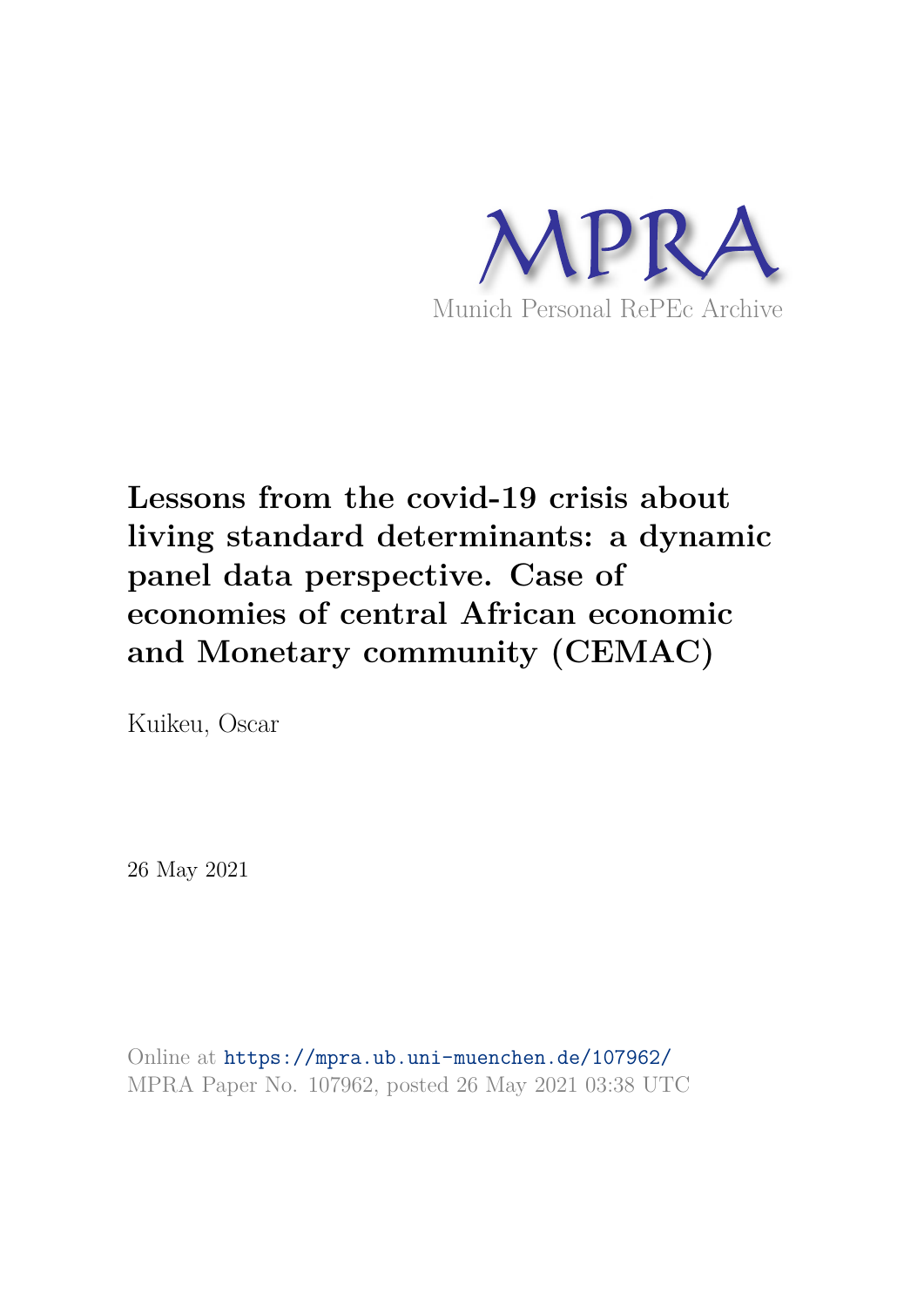# **Lessons from the covid-19 crisis about living standard determinants: a dynamic panel data perspective. Case of economies of central African economic and Monetary community (CEMAC)**

Oscar Valéry KUIKEU

Advanced School of Economics and Commerce, University of Douala (Udo, Cameroon), Po Box 1931 Douala (Cameroon), Port. + 237 698 60 41 40, émail: kuikeuoscar@gmail.com

*Abstract. The covid-19 crisis is much characterized by the fact that he have conduct to situation of necessary adjustment to the side of Supply or Demand. This necessity of adjustment have thus engaged his economies concerned by the crisis in an unpreceeding contraction in living standard. In the same time governments of the world have take several measures to break with the declining trend in the living standard as the Paris Summit of 18th May concerning the African economic relance. Thus the aim of this study what can we learned from the covd-19 crisis concerning living standard determinants? We know well that the Paris Summit have give some emphasis to the financing economies through mechanisms as the DTS from the IMF. Thus this have give thanks to the actual monetary conditions as necessary determinant of the country living standard. At this aim we will thus assert on country living standard determinants on the basis of the actual monetary conditions as lessons learned from the covid-19 crisis.* 

*Keywords: adjustment, living standard, monetary conditions Jel classification Codes: C33 O47* 

## **1. Introduction**

The actual covid-19 crisis is well know to have at first effect at the sectoral level who the aggregation of effect is perceive at the national or country one. In fact, the obligation of satisfactory to the Barriers measures in general and in particular to reorganize the place of work with for example the meausures concerning the closure of non essential activities or the social distanciation have thus make several observance in the insuffisance of Supply or the demand. At the external level one kind of thisd broad measure have concerned the inability to have external reserv sufficient to satisfy in time on the operations of external trade as exportations or importations.

As we have learned from the manual textbook this situation of insuffisance in supply or demand create into economy a crisis caractherizd mainly by the decreasing living standard or in the microeconomic term of the revenue perceive. To understand this at a microeconomic level for an macroeconomic conception reminder that this situation of insuffisance in supply or demand make necessary adjustment in the labor availability characterized mainly by the non employability because of the non availability of occasion in business affairs make by these insufissance in the Supply and the demand. The non employability of labor thus make the non availability of capital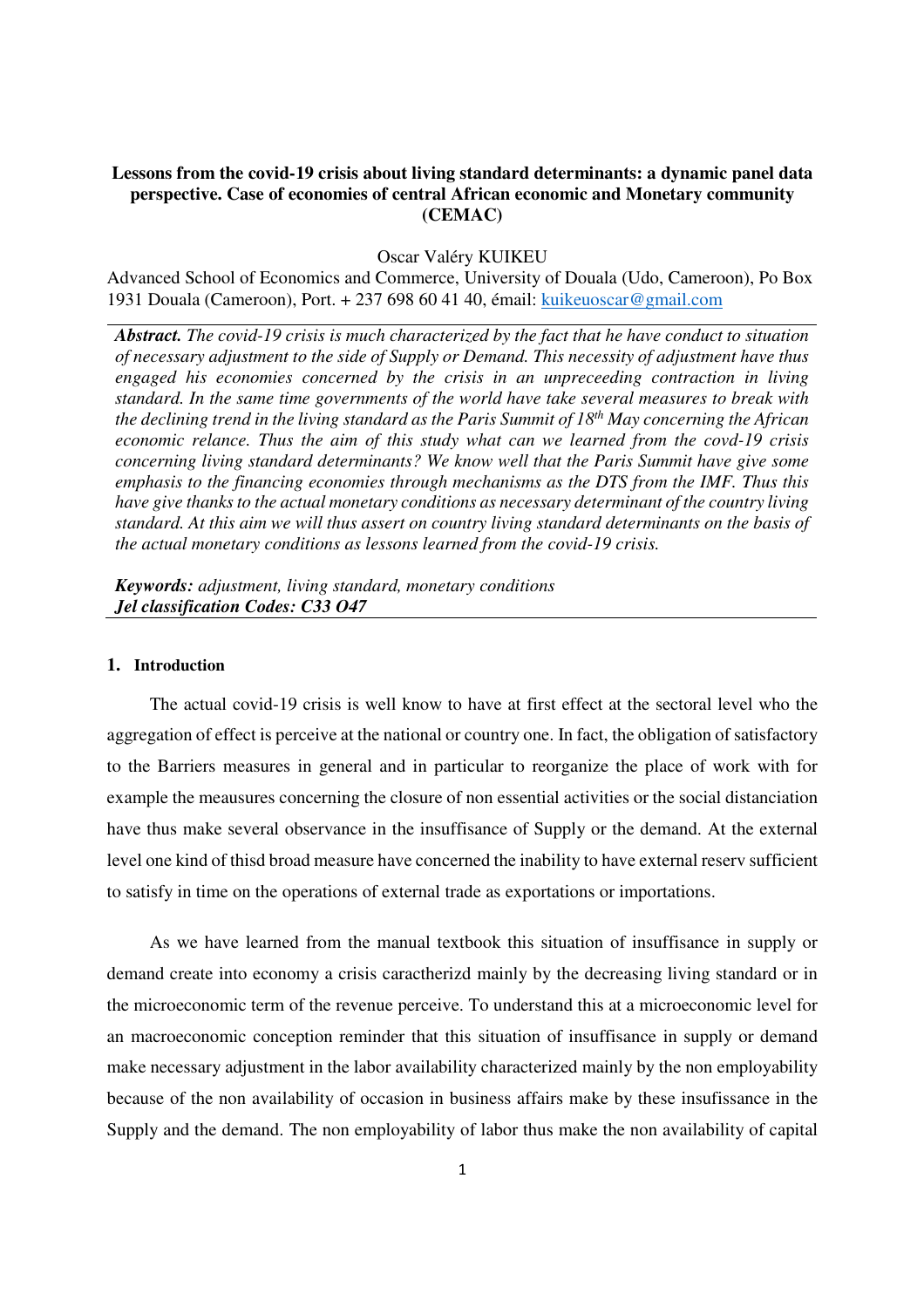for the process of production in the sense that the two go together and finally the decreasing in the sectoral output, the perceive revenue by the labor factor and at the macroeconomic level who aggregate the different sectoral outcome the necessary decreasing in the standard in living of the population in the sense that there is decreasing in the nominal production and thus of the revenue perceive by the firms at the sectoral level and the agents who are the labor factor of these firms at the macroeconomic aggregation of these sectoral outcome.

Thus the lessons learned from the current covid-19 crisis about living standard determinants must be sectoral one in the sense that the initiative take by governments have respect this logical issue for outcoming from the crisis. At the first we can cite the different initiative toward the pharmaceutical sector engage in the search of a vaccine who have take the form of massive investment in the sector. This initiative have give some interesting results with the upcoming vaccine from some pharmaceutical firms as Pfizer, biontech, Johnson and Johnson, moderna, sinopharm, astrazeneca, sputnik to cite this few ones. Today to encourage African countries to appropriate this technology and to engage his population toward vaccine with the northern countries his economies have adhere to the covax initiative and today actuality speak on the broken license on this vaccine production process in the same goal to help the paharmaceutical sector in Africa to appropriate and adopt this kind of technology.

At the second level, we can cite this initiative toward the sustainability of current price. In fact, by distorting the relative supply compare to the demand the current crisis have necessarily an impact on inflation price. We can cite as an illustration the different initiative toward the digitalization of the economy. With at the heart a restaurant at new York where during the period of applicability of barriers measures in order to realize business affairs in accordance to this barriers measures propose to his guests to have access to the menu directly from it's phone the digitalization of the economy is an effort to sustain current price due the necessary adjustment of supply and demand occasionne by the crisis in a manner who is conform to the barrier measure.

An another piece of evidence coming from the Paris Summit of 18<sup>th</sup> May abouth the African economies reliance is that living standard lies also on the program of financing economies. at this end the Summit is in favor in the increasing part of DTS from the IMF toward the African countries. An another strength of the debate concerning the financing of African countries have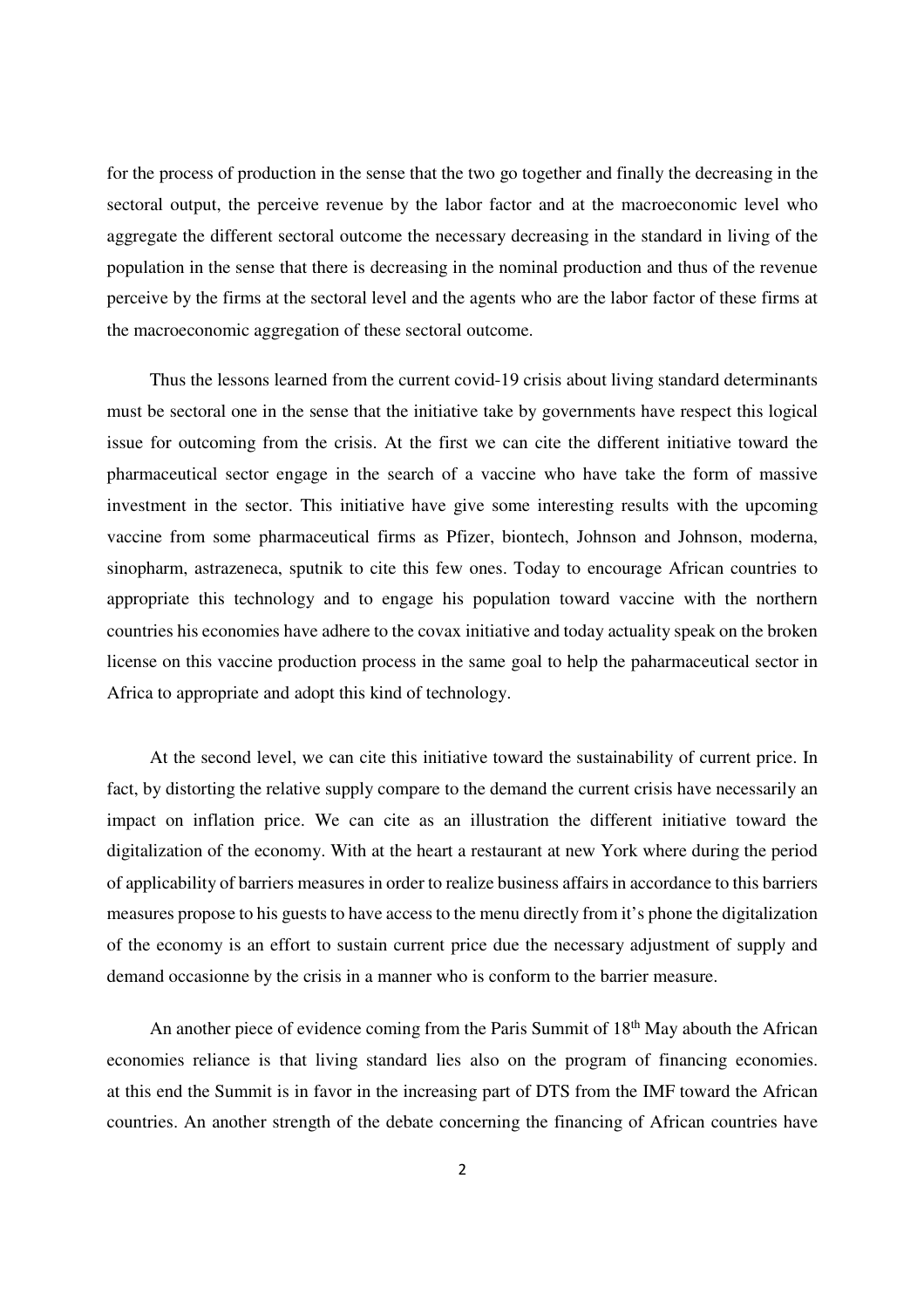been the sustainability of his external position in general assert as the external debt. Some of the participants on the debate are in favor of the annulation of the debt of African countries in the sense that there are just non sustainable while others despite the debate on the sustainability of the African external debt maintain the idea that the African countries may pay this in the sense that there where able to give to his program a meaning of sustainability. Another strand of debate is about the financing economy for those knowing civil war as Cameroon and central African republic. An considerable amount of consideration of this strand seems that financing economy during civil war is an suitable mean to overcome with this in the sense that the region knwowing reconstruction we have firms recovering his revenues and budgets, local governments his fiscal revenues and expenses due to this recovery, his local agents an occasion to be employ and to receive a better revenue and condition than those give by the embroilment into civil war, and finally ant the national level some prospect to end with the civil war.

This paper will be Organize as follows, because the Paris summit designate on the actual monetary conditions for the economic growth with consideration lies on the financing economies, in the next section (section 2) we assess on the real perspective that means without consideration of actual monetary consideration other than the financing economies, finally section 3 gives some concluding remarks.

### **2. A real perspective**

Considering the preceding prospects we can think from lessons learned from the covid-19 crisis that the living standard determinants are the three following: investment, inflation and the external position. Therefore our main here is to kwow the empirical assessment of these three determinants on the living standard of the selected African countries in the CEMAC community. From an theoretical point view it's well attempted that investment must have a positive effect on the standard living because they engage much more employ capital and labor factor and thus make much more nominal output while living standard is the nominal outpout relatively to the total population (or factor). Concerning inflation it's expected this will occur in decreasing living standard because he distorted the international competitiveness of the countryas well explained by the purchasing power parity concept. In fact in his conception of a suitable macroeconomic framework Fisher (1993) asserts that from the conception issue from the consensus of Washington there are the believe of a non risky environment for investment and inflation. And finally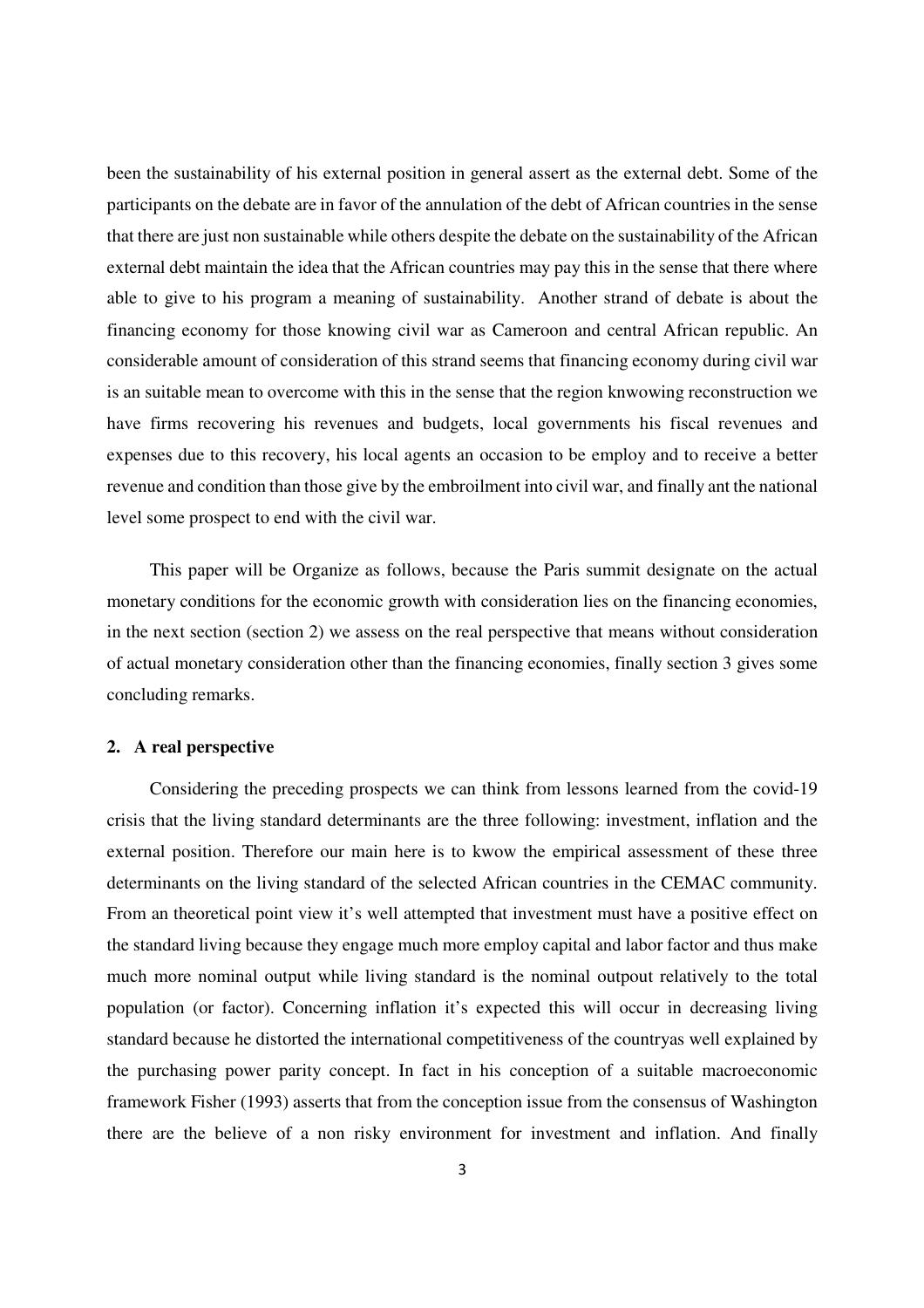concerning the financing economy it's well attempted that the accumulation of liabilities and engagement toward foreign partner will reduce living standard because of the non substainability of this process. In fact, inn the assertion of the equilibrium real exchange rate it's expected a substainable external position is who don't change toward foreign partner (Hinkle et Montiel 1999).

#### *The Data*

The data are coming from the online database on World Development Indicators (WDI) for the per capita gdp as measure of the living standard, for gross fixed capital formation (gfcf) as measured of investment, for inflation calculating on the basis of the consumer price index and consideration of actual monetary consideration other than the financing economies we use current account balance (ca) as measured of country external position in fact it's generally said that he ca balance help to know the total external liabilities and engagement of country's toward foreign partner.

It's generally said that the initial level of output affects his subsequent rate if this in the theoretical level have seen the advent of phenomenom that we call Convergence in an empirical strand this have give relief for estimation of growth equation in dynamic term including the initial level of output with several techniques among then the Arellano Bond (1991) procedure that we call the DPD with L*y*t as the dependent variable, where L is the natural logarithm and *y* the per capita real gdp. The Results are contained in the following Table 1:

|                              | <b>OLS</b>   | <b>Fixed Effects</b> | <b>Random Effects</b> | <b>Dynamic Panel</b> |
|------------------------------|--------------|----------------------|-----------------------|----------------------|
|                              |              |                      |                       | Data (DPD)           |
| Constant                     | 0.23         | 0.23                 | 0.23                  | 0.26                 |
|                              | $(0.02)$ **  | $(0.02)$ **          | $(0.00)**$            | $(0.00)**$           |
| $Ly_{t-1}$                   | $-0.08$      | $-0.08$              | $-0.08$               | 0.90                 |
|                              | $(0.00)*$    | $(0.00)*$            | $(0.00)*$             | $(0.00)*$            |
| LInvestment                  | 0.14         | 0.14                 | 0.14                  | 0.15                 |
|                              | $(0.00)*$    | $(0.00)*$            | $(0.00)*$             | $(0.00)*$            |
| Inflation                    | $-0.10$      | $-0.04$              | $-0.09$               | $-0.06$              |
|                              | (0.59)       | (0.85)               | (0.60)                | (0.51)               |
| <b>Current Account</b>       | 0.00         | 0.00                 | 0.00                  | 0.00                 |
|                              | $(0.09)$ *** | $(0.06)$ ***         | $(0.07)$ ***          | $(0.00)*$            |
|                              |              |                      |                       |                      |
| $\boldsymbol{R}$<br>Adjusted | 0.14         | Within 0.17          |                       |                      |
| square                       |              | Intra $0.16$         |                       |                      |

Table 1: growth rate determinants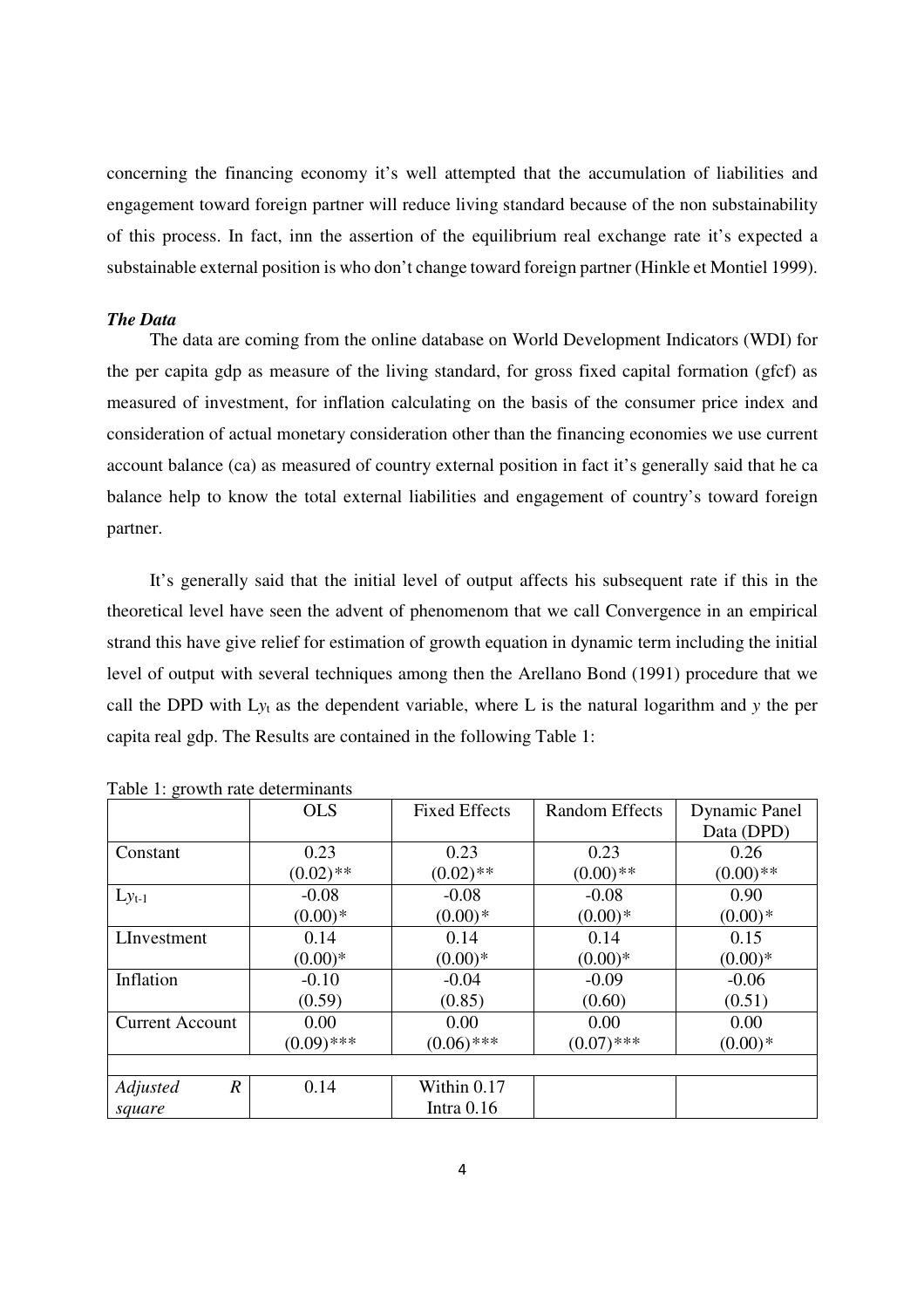| Overall           | 168.34    | 180       | 673          | 1689.14      |
|-------------------|-----------|-----------|--------------|--------------|
| Significance test | $(0.00)*$ | $(0.00)*$ | $(0.00)*$    | (0.00)       |
| <b>Nobs</b>       | 33        | 23        | 133<br>1 J J | 133<br>1 J J |

Source: *\** (*\*\**, *\*\*\**) null hypothesis is rejected at the 1*%* (5*%*, 10*%*) level of significance. (.) significance level. L the natural logarithm. *y* the per capita real gdp. *Nobs* available observations.

It seems that the inflation rate no account among the standard living determinant from lessons learned from the current covid-19 crisis just when we speak in term of Joint significance of parameters where for each model is in favor of parameter significance. Another strand of results suggest that financing economies at outcome at the Paris Summit is beneficial for African countries but not account for more than 0.1*%* raising the non substainability problem of this financing.

### **3. Conclusion**

It seems that by organizing the Paris Summit on financing the African economies the opportunity have been give to speak on the actual monetary conditions optimality in this prospect of African economies reliance. In fact by addressing the issue of more DTS toward the region the Summit aims at examining the monetary conditions of this reliance. In other words, are the traditional variables lies to the monetary conditions to known investment and inflation play the traditional role in explaining living standard for a selected African countries where the consideration on money have a valuable consideration in policy setting to know the countries in CEMAC community. With these broad results he seems that the consideration into the community of lower permanently inflation is credible considering that inflation rate a a joint significance level have a negative effect on the standard living. Nevertheless growth can we achieve by reducing real interest rat in the aim of raising the level of investment who clearly stimulate economic growth into the community. Considering the prospect of financing economies there are valuable attempt for the community because measured as current account balance that means the evolution in the liabilities and engagedment of the countries toward the foreign there are valuable prospect for his States with the constraint that the debate on the substainability of this financing constraint his effect to no more be great than 0.1*%*.

#### **4. References**

**Arellano M. and Bond S. (1991)** "Some Tests of Specification for Panel Data: Monte Carlo evidence And an Application to employment Equations", *The Review of Economic Studies*, vol. 58, n°2, p. 277-297.